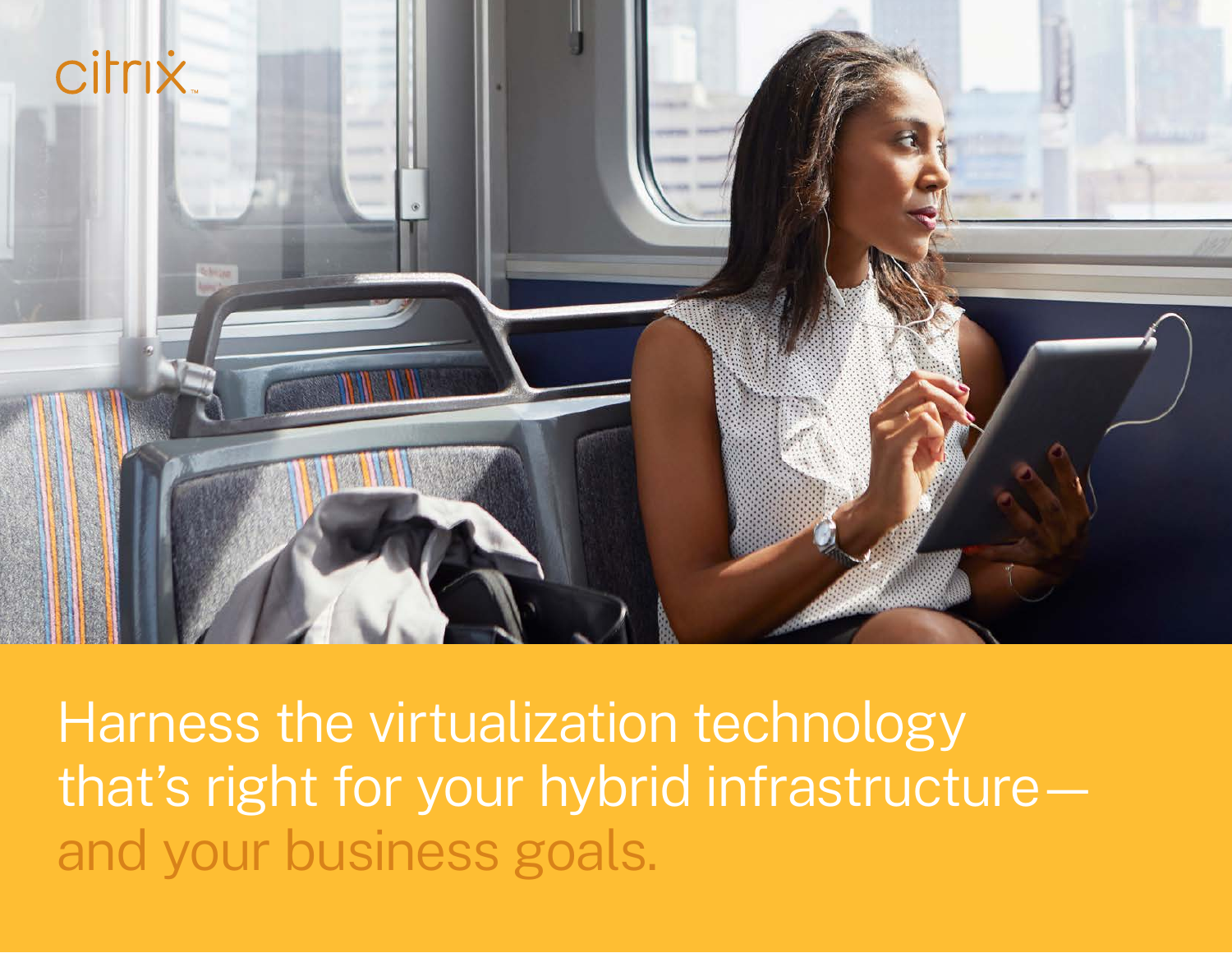# Table of Contents

[Manage complexity while](#page-3-0)  [supporting productivity and](#page-3-0)  [security—the cloud delivers](#page-3-0) [4](#page-3-0)

[Make the strategic choice of where](#page-4-0)  [you host your workloads and apps](#page-4-0) [5](#page-4-0)

[Deliver a more consistent and](#page-5-0)  [flexible employee experience](#page-5-0)  [across all devices](#page-5-0)

[6](#page-5-0)

[7](#page-6-0)

[Secure your IT infrastructure from](#page-6-0)  [cybercriminal activity](#page-6-0)

[Streamline the management of](#page-8-0)  [your IT ecosystem](#page-8-0) [9](#page-8-0)

[Invest in Citrix Virtual Apps and](#page-9-0)  Desktops<sup>™</sup> and the cloud choice [is yours](#page-9-0)

[10](#page-9-0)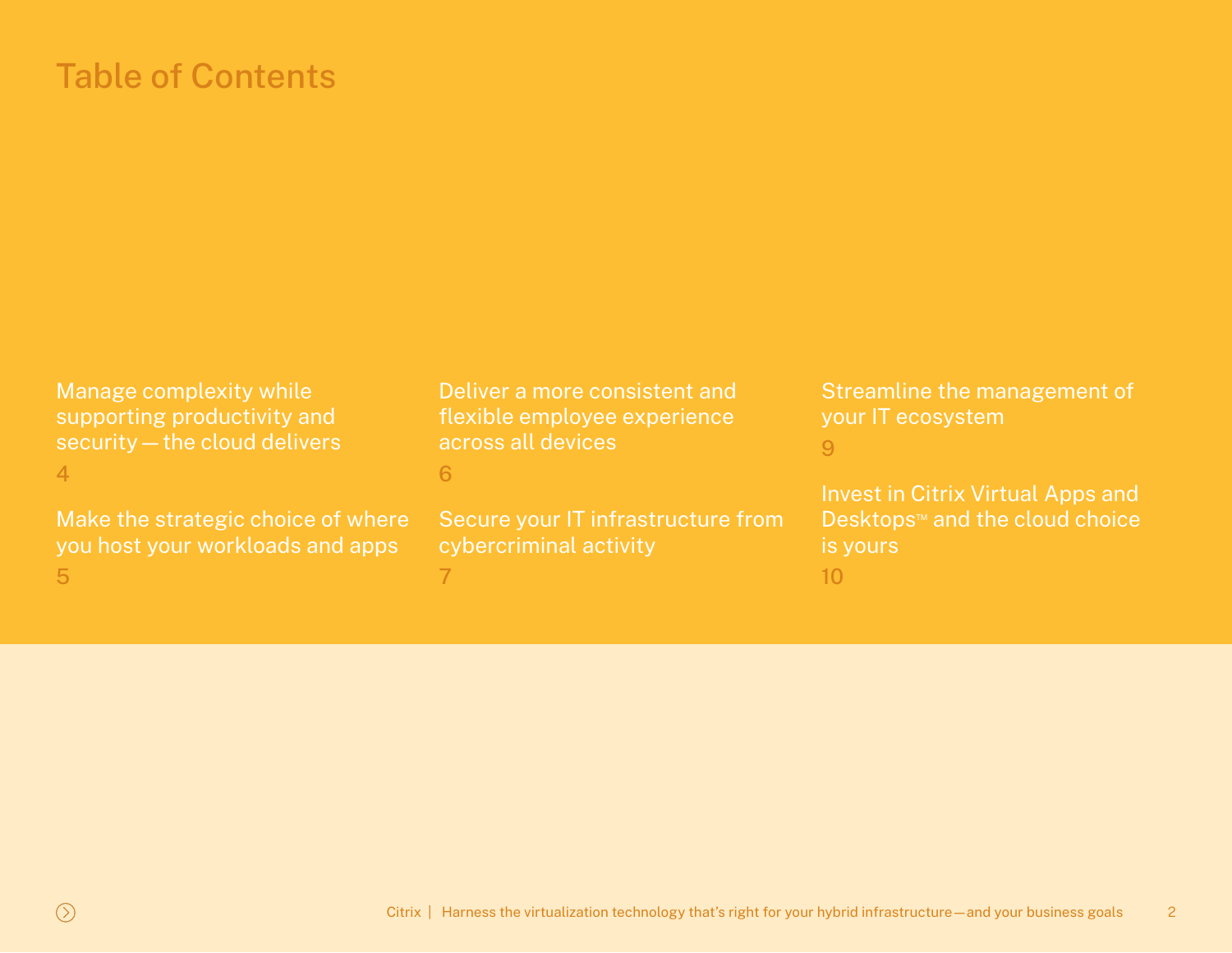

Today's competitive market demands a hosting environment that delivers flexibility, data security, and unified app and desktop management across all employee devices—whether they're working from home, in a branch office, or on the go.

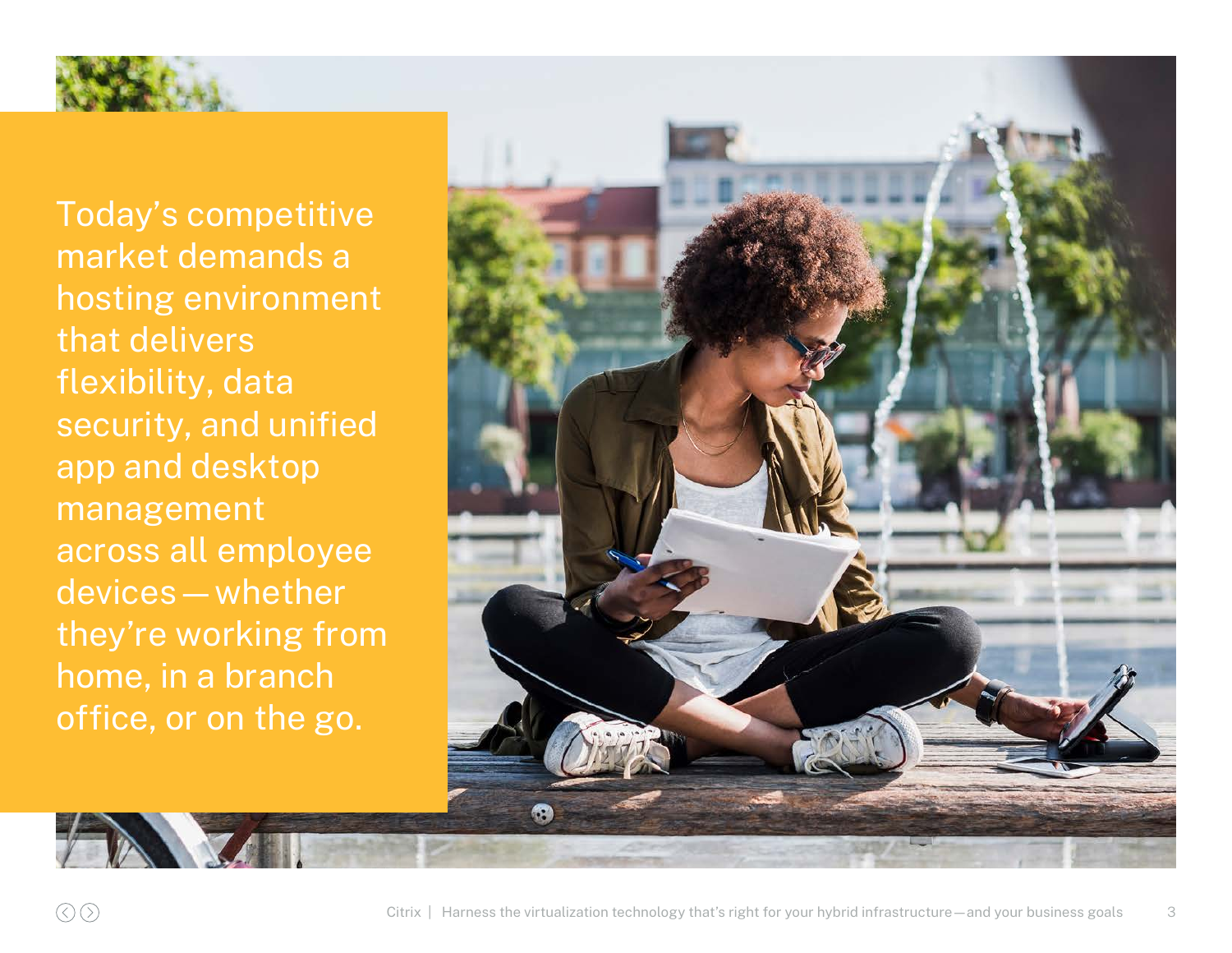## <span id="page-3-0"></span>Manage complexity while supporting productivity and security—the cloud delivers

Today's IT executives are faced with innumerable competing demands. Tasked with reconciling legacy systems with an ever-changing array of new digital solutions, they're also responsible for finding ways to use technology to increase employee productivity and engagement, while keeping business data secure and their organization's tech spend in check.

Hybrid cloud hosting delivers well against such demands1 —by extending on-premises software deployments, streamlining complex operations, increasing employee productivity (especially

for the rising number of mobile or distributed workers), and more.<sup>2</sup> It's the reason that many IT leaders are choosing to take more of their key workloads to the cloud.3

Yet, if you're among those executives who has been locked-in to working with any one particular vendor for your business-critical workloads, you end up losing much of the flexibility that's inherent in the cloud.

Among IT leaders polled by Enterprise Strategy Group for their Virtual Desktop Infrastructure

(VDI) and Desktop-as-a-Service (DaaS) Trends Survey, an almost-equal percentage leverage a hybrid hosting strategy that combines onpremises and public cloud (48%) or a cloud-first strategy (42%).

And, in three years' time, those same respondents expect to maintain measurable or significant onpremises hosting (47% and 42%, respectively), suggesting that companies of all sizes and types consider a hybrid model to deliver the best of all options for hosting their IT workloads.

**Which of the following best describes your organization's current cloud strategy?**

48% On-prem & public cloud equally





**Which of the following best describes the expected extent of your on-prem IT environment in 3 years?**

47%

Measurable on-prem



**Significant** on-prem

10%

Little to no on-prem

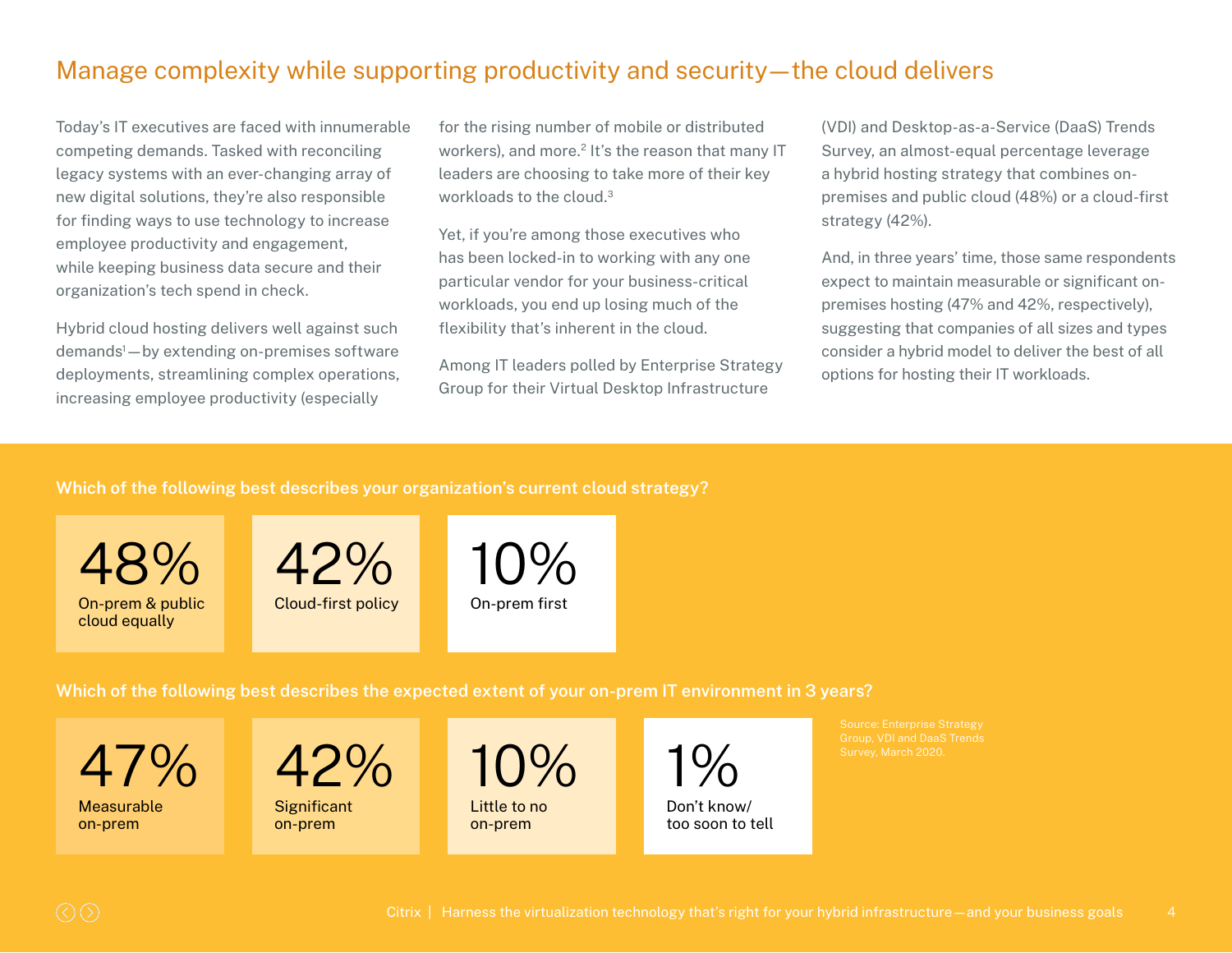<span id="page-4-0"></span>

## Make the strategic choice of where you host your workloads and apps

In a competitive digital marketplace where everyone is trying to lock you into a single-vendor solution, it's important to recognize that you have the unprecedented opportunity to choose the deployment options that best suit your IT needs now and as your business evolves in the future.

Whether you use a hybrid model or your current IT systems live fully in the cloud or on premises, **be sure to take the time to find the right vendor(s) that can meet all of your business's needs with your virtual app and desktop hosting environments**—including a consistent employee

experience across devices, bullet-proof cloud security policies, and streamlined management of all of the moving parts of your IT ecosystem.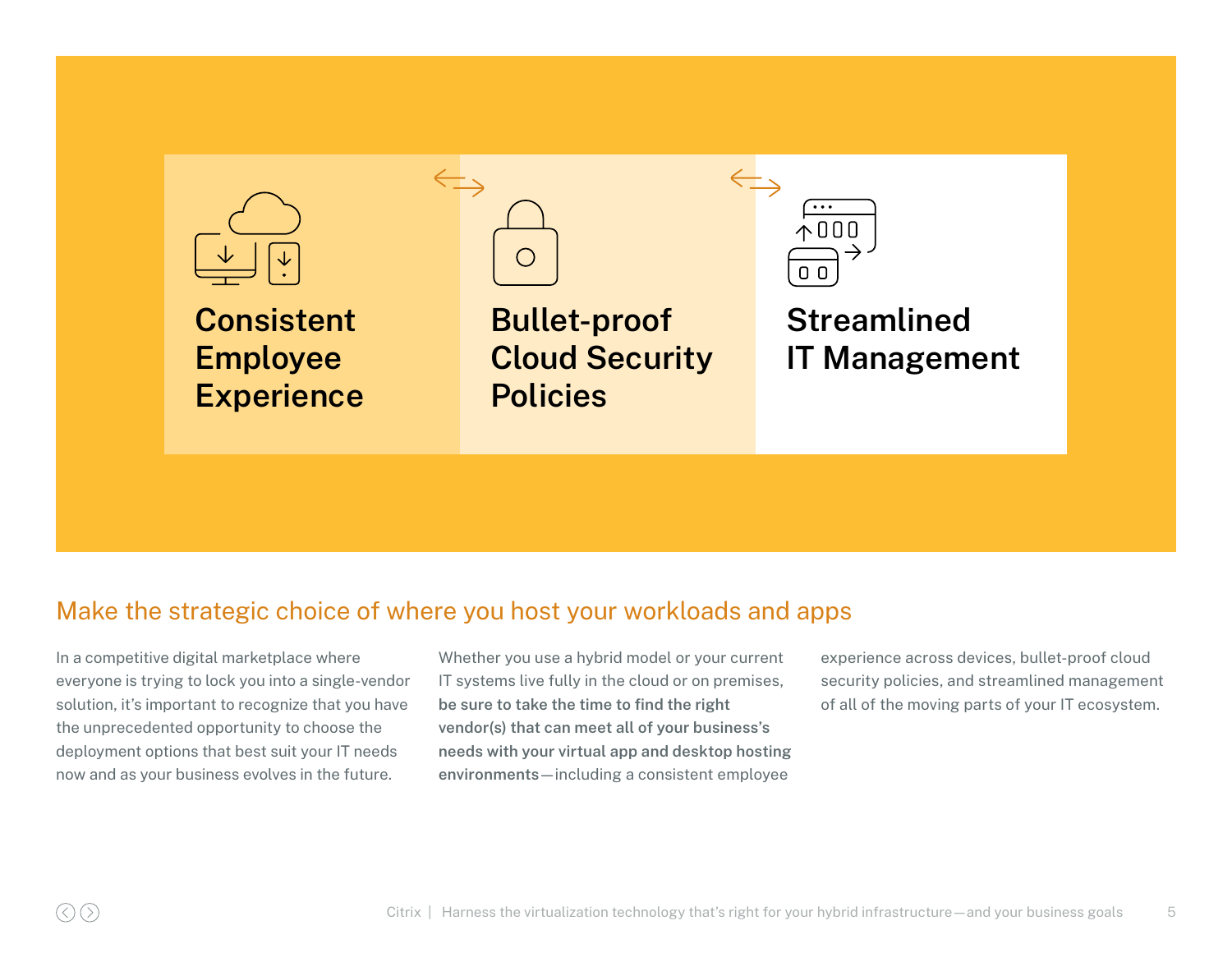<span id="page-5-0"></span>

## Deliver a more consistent and flexible employee experience across all devices

Though digital tools and services are often designed to streamline work processes, juggling too many tools makes work cumbersome for both your IT team and your employees. In contrast, the virtualized app and desktop experience is all about streamlining functionality, making an application that's running virtually in a datacenter be easily managed by IT and act as if it's running locally on your laptop.

Today's future-forward, cloud-hosted virtual app and desktop solutions—including Citrix Virtual Apps and Desktops™—integrate all the moving parts of your VDI, for frictionless end-user experience, over any network, anytime, across all devices.

Look for advanced functionality like consistent user experience across devices, automatic pass-through of information and settings, and optimized voice, image and video whether on local, mobile, or high-latency wide-area networks.



Learn more about delivering an integrated cloud strategy that can make end users more productive and can ensure the security and agility of your business demands **[HERE](https://www.citrix.com/content/dam/citrix/en_us/documents/ebook/deliver-a-cloud-strategy-that-works-for-your-business-and-your-workforce.pdf)**.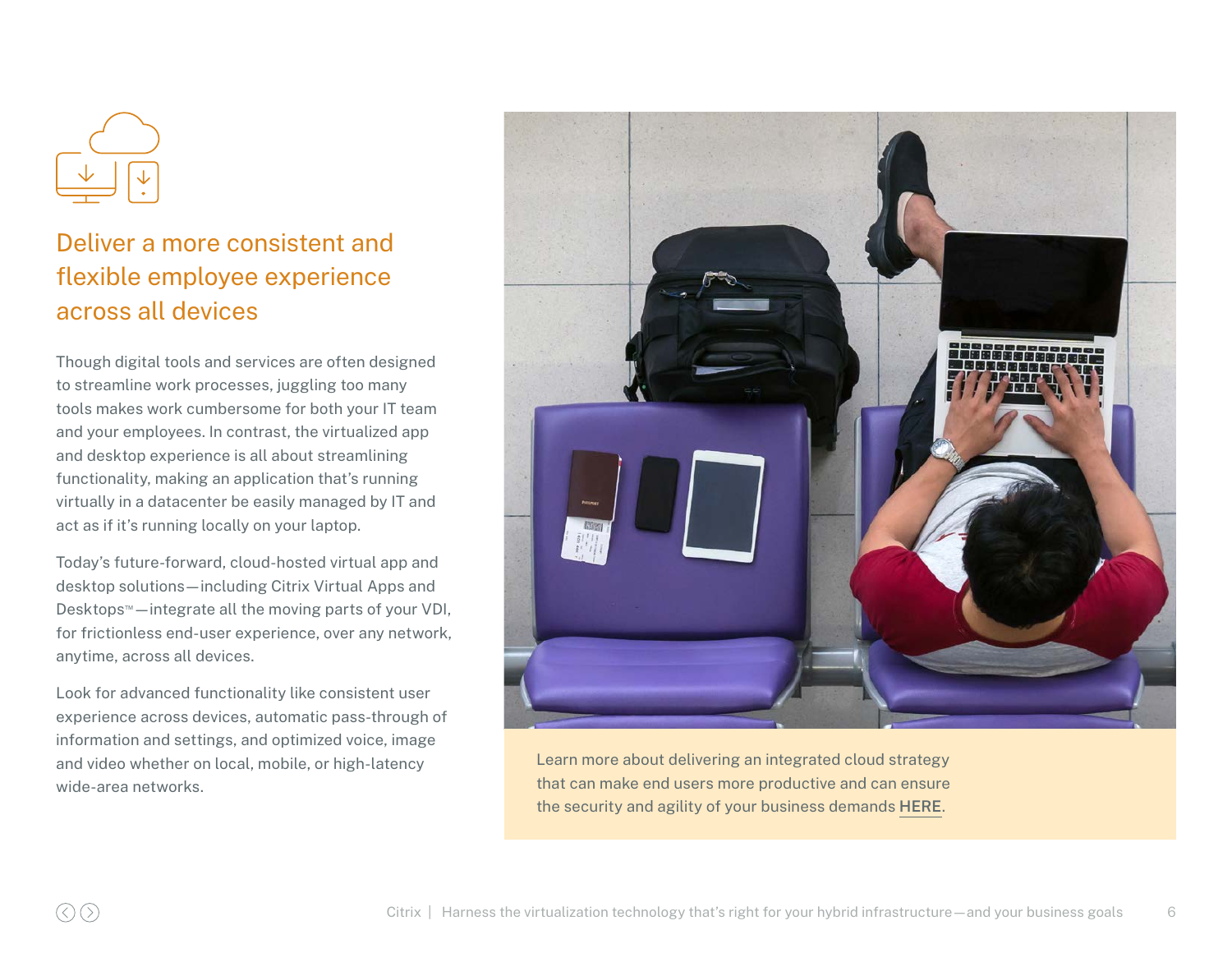<span id="page-6-0"></span>

## Secure your IT infrastructure from cybercriminal activity

Security breaches continue to escalate in number and severity each year4, leading IT professionals to rethink their security policies—especially as more organizations consider transitioning to a multi-cloud or hybrid hosting model from on-prem solutions.

When you work with the more advanced virtual app and desktop solutions on the market today, you reap the benefits of enhanced security, built in. By centralizing

sensitive, mission-critical business applications and data in the cloud or datacenter behind a robust, context-aware policy engine (rather than having different instances running on various employee devices), you reduce the risks sometimes associated with cloud deployments. What's more, for organizations working in high-stakes verticals like healthcare, government and financial services, the added security policies aid in regulatory compliance verifications.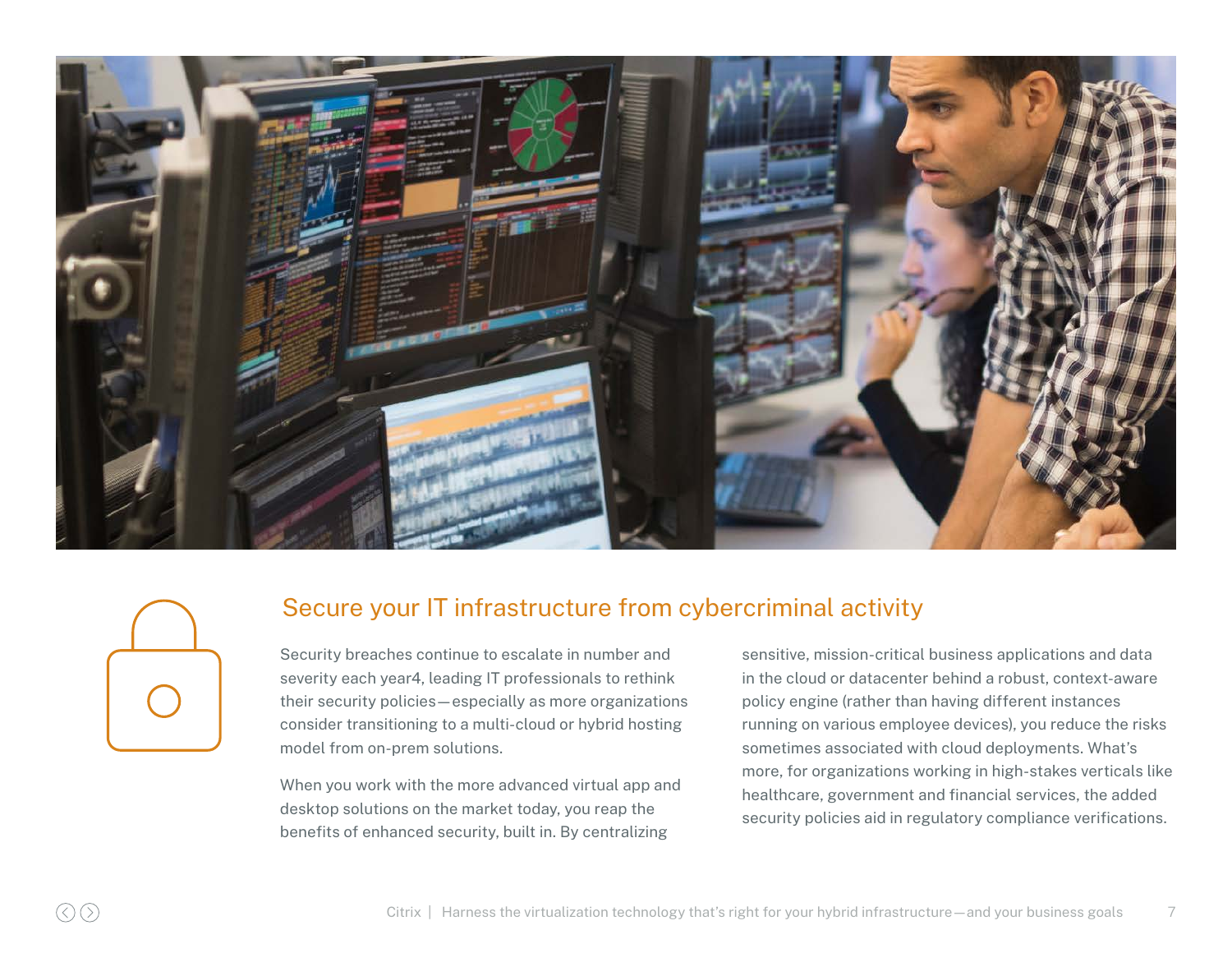Issues related to cybersecurity and device access are top of mind for IT executives. In ESG's VDI and DaaS Trends Survey, 53% of IT professionals identified security as a "critical factor" in their organizations' desktop operating environment strategy.

### **Among their biggest priorities:**

36%

Detecting security incidences, vulnerabilities and risk

32%

31%

Controlling and setting conditions for endpoint security policies

Responding to security incidences, vulnerabilities and risk

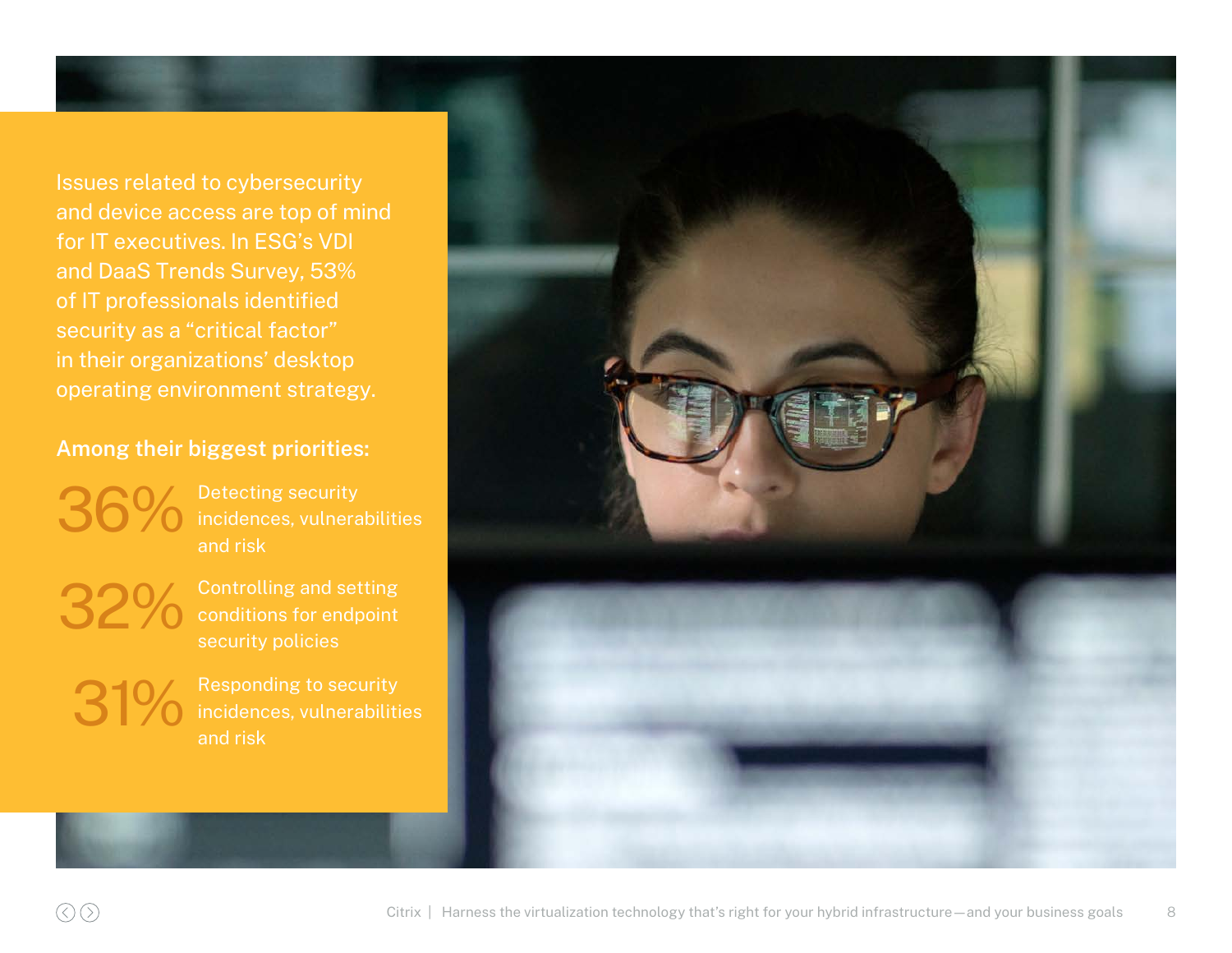<span id="page-8-0"></span>

## Streamline the management of your IT ecosystem

IT managers already have their hands full with the many complexities of today's modern workplaces. Add in such factors as the increasing accessibility of emerging technology in the hands of the public and the advent of bring-your-own-device (BYOD) programs, and it's no wonder that CareerCast found that network and computer systems administrators were among the top five most stressed workers in tech. 5

And so, when it comes time to secure a virtual app and desktop solution, it's best to eliminate the stress of being locked-in to a "one-size-fits-all" program that might not actually address your business's needs. Instead, look for the solution that's right-sized for your business now, but is also flexible enough to scale to meet your evolving infrastructural and/or performance requirements in the future.

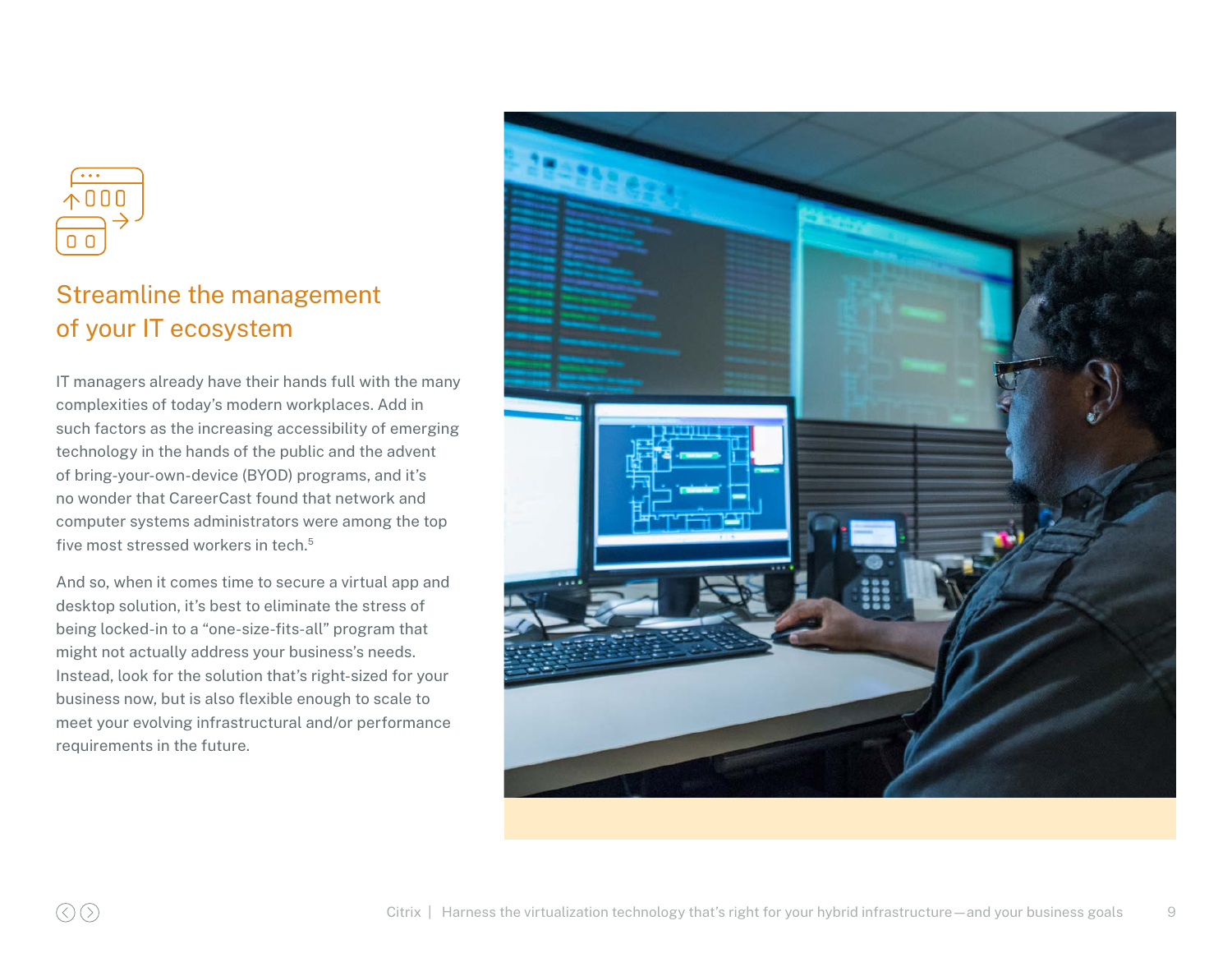<span id="page-9-0"></span>

### Invest in Citrix Virtual Apps and Desktops and the cloud choice is yours

At Citrix, our vision is to power a better way to work. With decades of innovation in developing and enhancing our virtual app and desktop solutions, we've learned what it takes to power seamless digital experiences for employees across the global marketplace. And, in that time, we've also recognized that IT executives like you are looking for greater control over the choices they make on IT infrastructure while also maintaining a high level of security. With so many solutions available today, you have the unprecedented opportunity to make a strategic choice of where you host your workloads and apps. And, whether you use a hybrid model or your current IT systems live in the cloud or on premises, it's essential to remember that you don't have to get locked into a single-vendor relationship.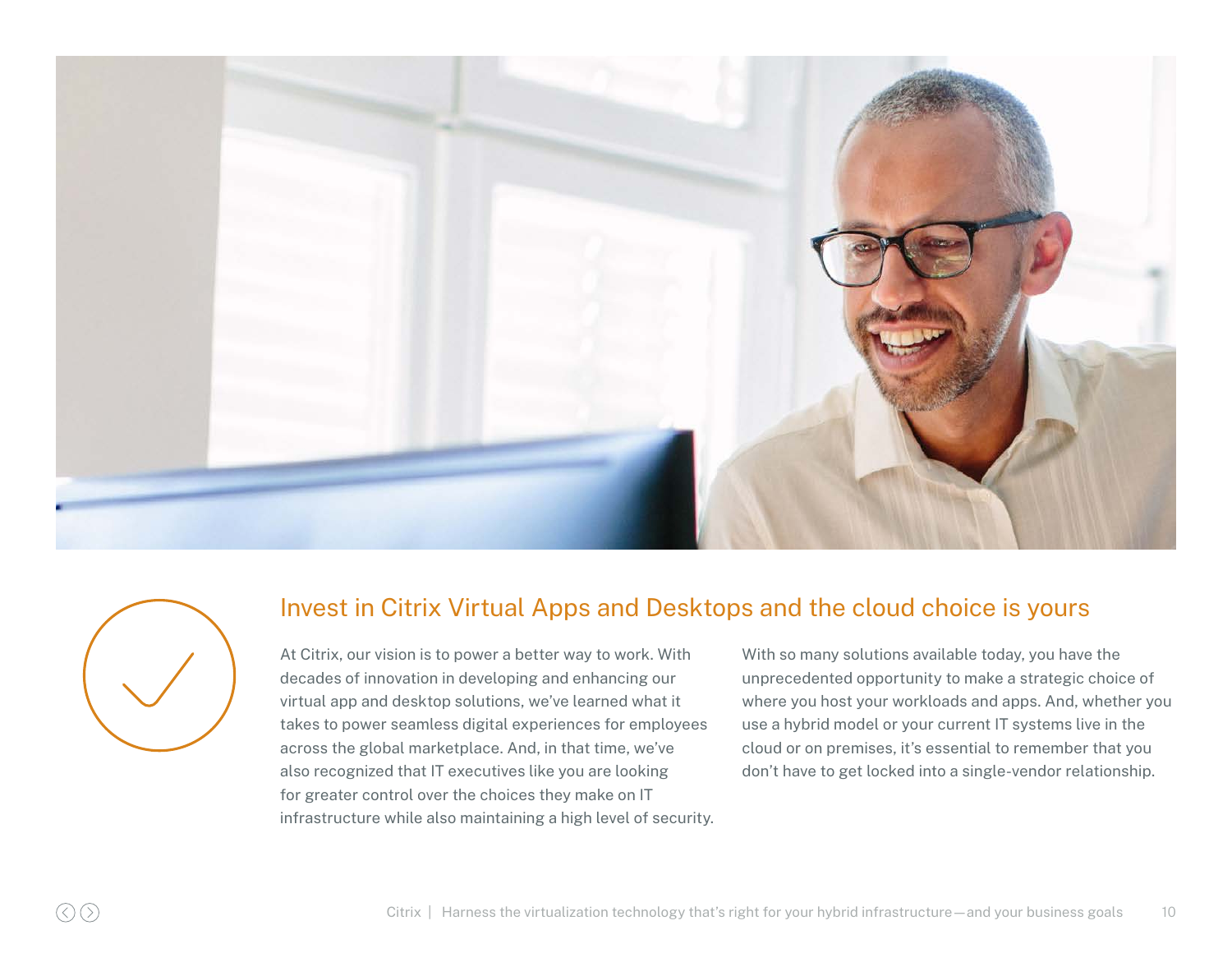Here's a brief list of some of the cutting-edge functionality that make Citrix Virtual Apps and Desktops the smart choice for today and tomorrow:



### **Consistent Employee Experience**

- A reliable and consistent, high-definition experience, no matter how, where or when employees access their desktops or apps
- Quickly establish high-availability connections, allowing user access to workloads with the best-possible experience
- Seamless and secure access to applications and desktop functionality across your workforce's devices—even those enabled through BYOD programs
- Optimize traffic flow between on-prem assets, VDI in the cloud and users to deliver better application performance
- Pass-through of local device information and settings
- Robust printing and voice, image and video optimization while on the go



#### **Bullet-Proof Cloud Security**

- Granular access to data, apps, and more based on user, location, and other contextual factors
- Comprehensive monitoring (including screen recording), which helps to achieve proper compliance
- App protection policies, for added defense from malicious key loggers, screen capture malware, and other cyberattack methodology
- Reduce risk by centralizing sensitive, mission-critical apps and data in the cloud or datacenter behind a robust, context-aware policy engine



#### **Streamlined IT Management**

- More efficient day-to-day management, with apps and desktops hosted on any public cloud and/or any on-prem hypervisor
- Rapid ramp-up and simplified provisioning
- Simplified authentication and authorization controlled from a centralized location
- Seamless integration of the systems you use and multi-site management, including edgenetwork compatibility
- Manage workloads across clouds and on-premises
- Balance workloads between cloud and on-prem resource locations, making apps available no matter the situation, with Citrix ADC